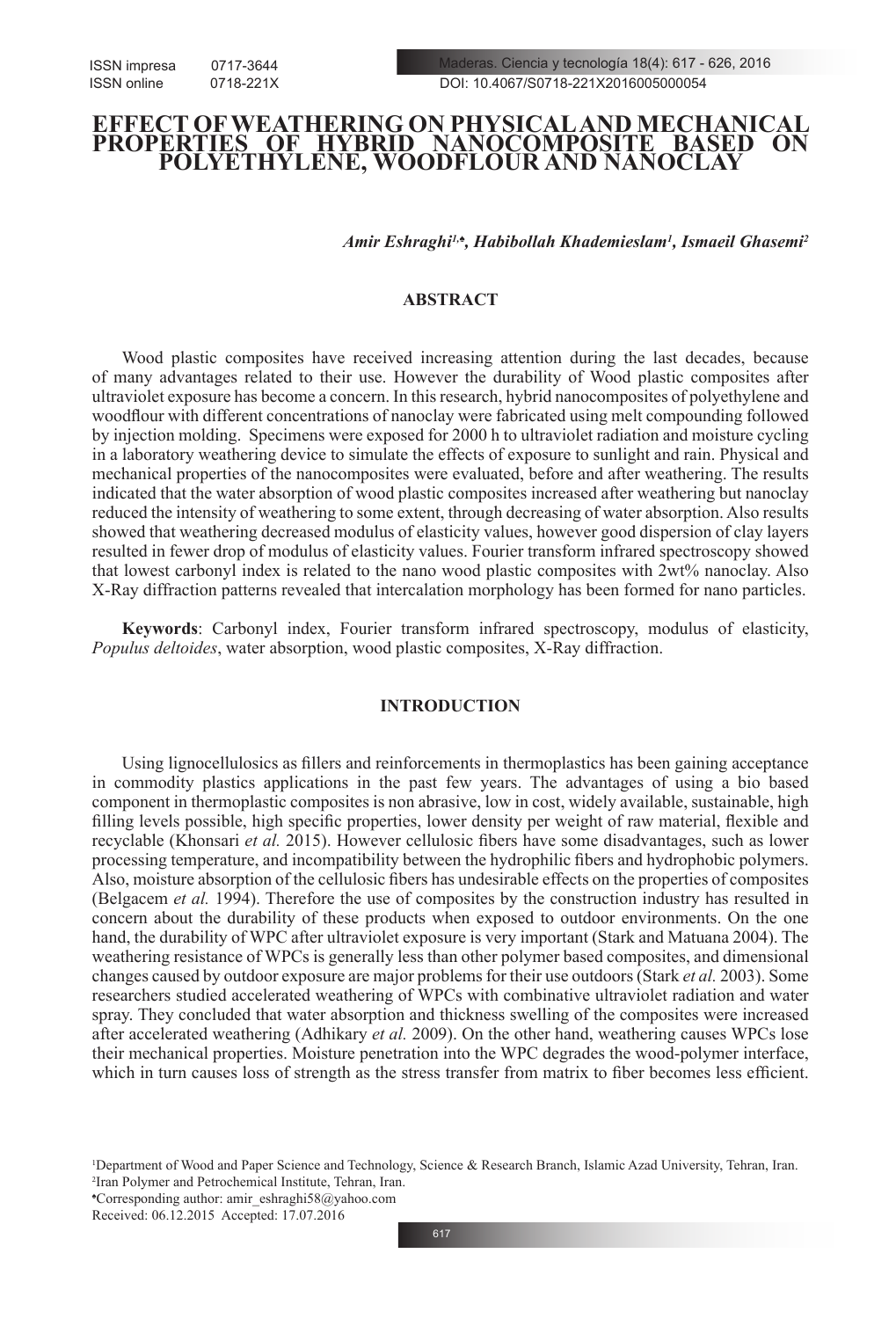Scientists exposed high density polyethylene (HDPE) composites filled with 40wt% wood fiber to a water bath for 2000 h. They concluded that WPCs experienced 22% decrease in flexural strength (Stark 2001). In the last years, the addition of materials at a nanometric scale into polymer matrices has increased in a remarkable way. Many researches of nanoparticles have been focused on modified nanoclays. These are composed of organic modified laminar silicate structures which allow obtaining a hybrid organic–inorganic structure. Montmorillonite based clays (MMT) offer high interest from an industrial point of view since the use of small amounts of them is enough to improve the overall properties of a polymer matrix at a relatively low cost (Pascual *et al.* 2009). These improvements include high moduli; increased tensile strength and thermal stability; decreased gas permeability, improved flammability properties, decrease in water absorbance and increased biodegradability of polymers (Ashori and Nourbakhsh 2009). However it seems that nanoparticles have an accelerating effect acting as catalysts to HDPE photo-oxidation. Scientists studied different series of HDPE nanocomposites which prepared by melt mixing, containing 2,5 wt% of multiwall carbon nanotubes, pristine and modified montmorillonite, and  $SiO_2$  nanoparticles. From FTIR study it was found that  $SiO_2$ and organically modified montmorillonite cause a serious effect on HDPE during UV degradation and new chemical compounds containing carbonyl, vinyl and hydroxyl groups were formed meaning that nanoparticles may accelerate the photo-oxidation of HDPE (Grigoriadou *et al.* 2011). The objective of this work is to investigate the influence of nanoclay loading level on mechanical property and water resistance of the nanocomposites before and after weathering. To interpret these properties the morphology of the nanoparticles was evaluated.

### **MATERIALS AND METHODS**

### **Materials**

HDPE with a density of 0.952 g/ml and MFR (190 $\degree$ C/2,16kg) of 18 g/10min as polymer matrix, poplar (*Populus deltoides*) as cellulosic material (80 mesh), maleic anhydride grafted polyethylene (MAPE) with a density of 0,965  $g/cm^3$  (MFI 7  $g/10$ min, grafted maleic anhydride 1 wt%) as coupling agent and natural montmorillonite modified with dimethyl-dehydrogenated tallow–ammonium chloride salt (cloisite 15A with d spacing of 31,5A° and modifier concentration of 125 meq/100g clay) as reinforcement were used.

### **Method**

### **Sample Preparation**

Before sample preparation, woodflour was dried in an oven at  $(70\pm5)$ °C for 24 h. Then HDPE, woodflour, nanoclay and MAPE were weighed and bagged according to formulations given in Table 1. Mixing was carried out in a Haake internal mixer (sys 90, USA) equipped with cam blade at 150˚C and 60 rpm. First the HDPE was fed into mixing chamber, after melting of HDPE, nanoclay and coupling agent were added. After mixing for 5 min, the woodflour was fed into the system. The total mixing time was 10 min. The compounded materials were then grinded to prepare the granules using a pilot scale grinder (WIESER, WGLS 200/200 model). The resulting granules were dried at 105˚C for 24 h. Test specimens were prepared by an injection molding machine (Imen Machine, IRAN) at 190˚C. The specimens were stored under controlled conditions (50% relative humidity and 23<sup>°</sup>C) for at least 40 h prior to testing.

| Sample Code | <b>HDPE</b><br>$(wt\%)$ | Woodflour<br>$(wt\%)$ | Nanoclay<br>$(wt\%)$ | $MAPE(wt\%)$ |
|-------------|-------------------------|-----------------------|----------------------|--------------|
| 30W         |                         |                       |                      |              |
| 30W2N       | UJ                      |                       |                      |              |
| 30W4N       | DЭ                      |                       |                      |              |

|  |  |  |  |  | <b>Table 1.</b> Composition of the studied formulations. |
|--|--|--|--|--|----------------------------------------------------------|
|--|--|--|--|--|----------------------------------------------------------|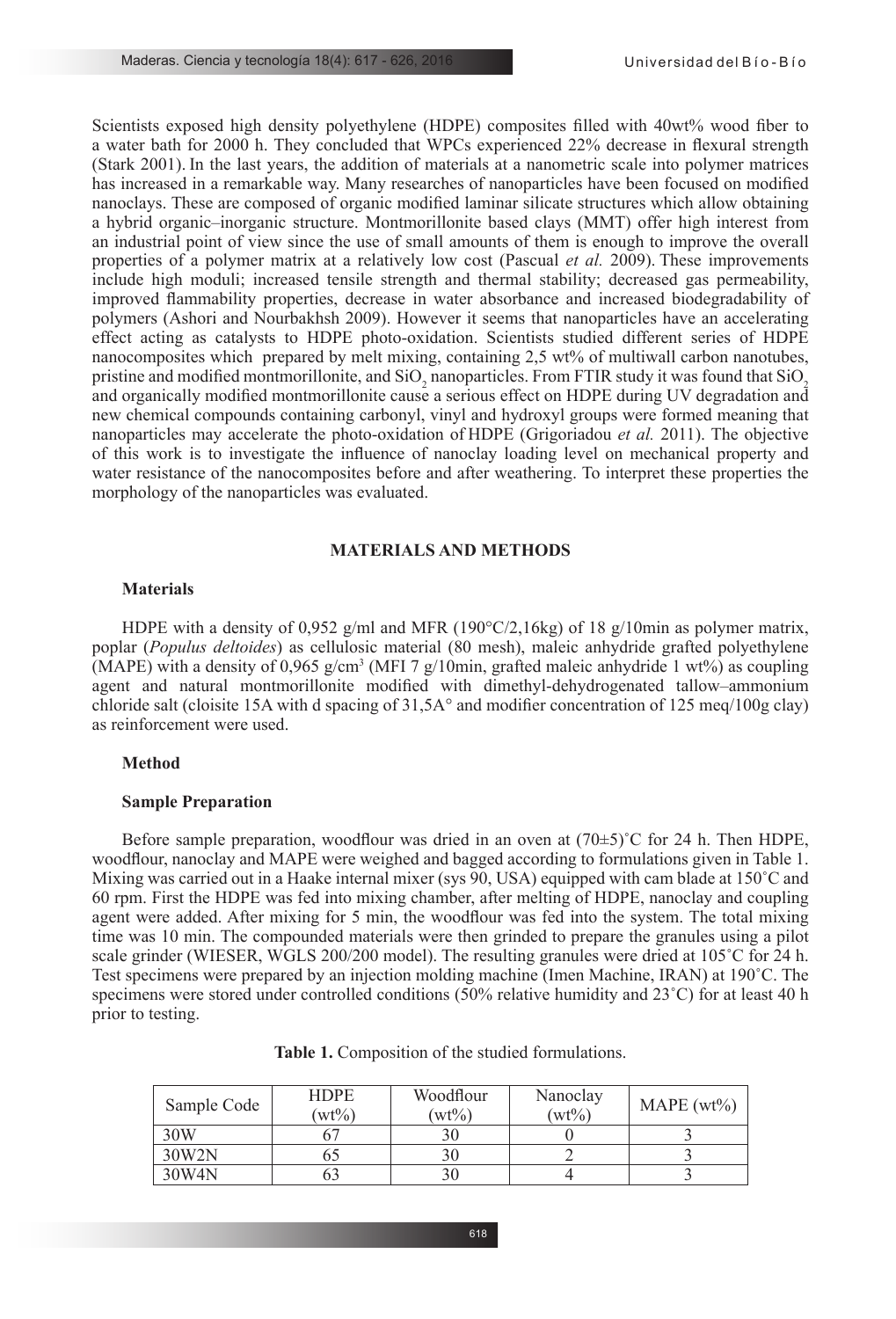### **Testing and analysis**

### **Weathering**

Composite specimens were weathered using an Atlas Electric Devices (xenon-arc type light exposure apparatus) according to ASTM D 2565. Specimens were rotated by the weatherometer at 1 rpm around a spray nozzle and UV source. The device was set to provide 102 min of light followed by 18 min of light and water spray, exposing one side of the specimens to direct light and water spray while subjecting both sides to high levels of humidity. The irradiance was maintained at  $41.5\pm2.5$  (W/  $\text{m}^2$ ). The black panel temperature was maintained at 63 $\pm 2^{\circ}$ C. Specimens were placed on racks without backing and at the end of 2000 h selected specimens were removed for testing.

#### **Fourier transform infrared spectroscopy**

FTIR spectroscopy was conducted on a BRUKER Vertex-89 spectrometer to provide knowledge of functional groups present at the composite surface before and after weathering. For each sample, 16 scans were recorded in absorbance units from 4000 to 600 cm<sup>-1</sup>. Spectra were obtained using attenuated total reflectance (ATR). Carbonyl index was calculated using the following equations:

*Carbonyl Index* = 
$$
\frac{I_{1715}}{I_{2916}}
$$
 x 100 (1)

where I represents the peak intensity. The peak intensities at 1715 cm<sup>-1</sup> corresponds to carbonyl groups that were normalized using the peak at  $2916$  cm<sup>-1</sup>, which corresponds to alkane CH stretching vibrations of the methylene groups. This peak was chosen as a reference peak because it changed the least during weathering.

#### **X-Ray Diffraction**

The degrees of clay intercalation in WPCs were evaluated by X-ray diffraction (XRD) analysis. XRD measurements were carried out in a Philips diffractometer (Xpert MPD, Holland) using CuK  $(\lambda=1,78$ A°; 40 kV, 30 mA) radiation at a scanning rate of 1°/min with an angle ranging from 1° to 10°.

#### **Water absorption**

Water absorption tests were carried out according to ASTM D 7031-04. Three specimens for each formulation were dried in an oven  $(102\pm2^{\circ}C$  for 24 h). The samples were weighed prior to immersion in the water. Afterwards, the dried specimens were placed in distilled water and kept at room temperature. The weight of the immersed samples was determined after 30 days. Water absorption of the samples was determined based on the following equation:

$$
WA_t = \frac{W_t - W_0}{W_0} \times 100 \tag{2}
$$

Where WA<sub>t</sub> is the water absorption at time t, W<sub>o</sub> is the oven dried weight, and W<sub>t</sub> is the weight of specimen at a given immersion time t.

### **Modulus of Elasticity**

The tensile modulus tests were measured according to the ASTM D638, using an Instron machine (Model 1186, England). The tests were performed at crosshead speeds of 5 mm/min. For each treatment level, three replications were tested.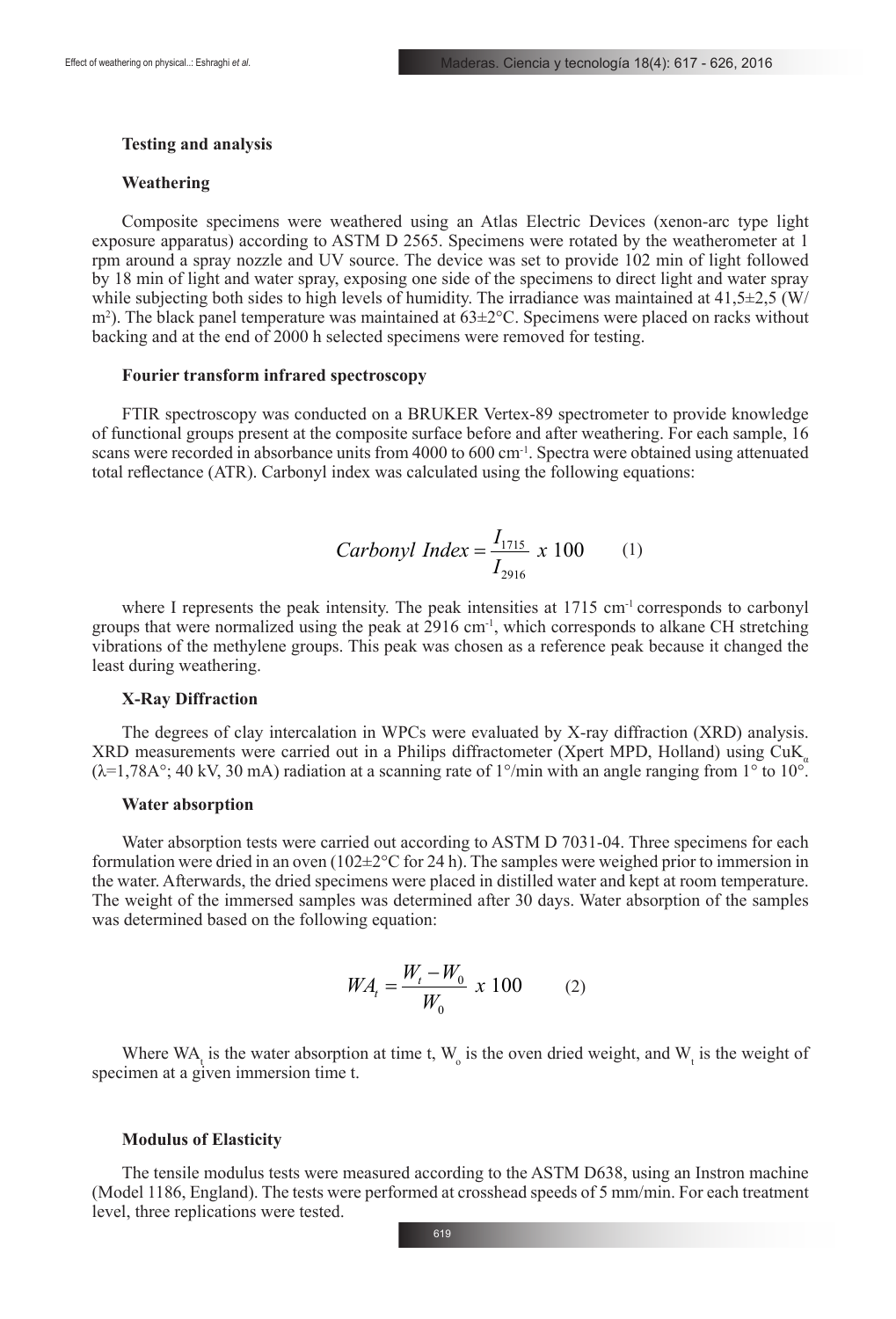### **Statistics**

To determine the effect of weathering on the physical and mechanical properties, student's twotailed t-tests were carried out at  $\alpha = 0.05$  for each sample, testing the data for significant differences due to weathering.

# **RESULTS AND DISCUSSION**

### **Water Absorption**

The results of water absorption (after 30 days immersion) for WPCs with different percentages of nanoclay were shown in Figure 1. Generally the hydrophilic nature of woodflour is responsible for the water absorption of the composites. The water absorption of composites decreased with incorporation of nanoclay. The higher the amount of nanoclay, the lower was the water absorption (Samariha *et al.* 2015). Organically modified clay increases the tortuous path for water transport and as a result water diffusivity will decrease (Alexandre *et al.* 2006). Barrier property of nanocomposite was studied and it was stated that nanoclay hinders the permeation of water through the composite (Kord *et al.* 2011). Moreover, the void spaces in the woodflour were occupied by the polymer and nanoclay. Hence the available space for water absorption will decrease. The higher the nanoclay, the lower is the available space to hold the water. Both the tortuous path and reduction in void space decrease the water absorption capacity of WPC. Hence, nanoWPCs showed lower water absorption compared to WPCs. As can be seen from Figure 1, the water absorption of all samples increased after weathering. Comparing the water absorption values before and after weathering it can be seen that, WPCs increased 26,1% while nanoWPCs with 2 and 4wt% nanoclay increased 24,1% and 19,9%; respectively. These results imply that weathering affected the water absorption of WPCs more than that of nanoWPCs. The published papers revealed that weathering increases the wettability of the composites (Colom *et al.* 2003) and also showed that photo-degradation of HDPE can be accelerated by metal ions which can be found in nanoparticles and finally resulted in more increasing of water absorption of composites (Grigoriadou *et al.* 2011). Therefore, it is expected that UV exposure of WPCs containing nanoclay resulted in more severe weathering than WPCs and subsequently further increasing of water absorption. But our results indicated that increase of water absorption of nanoWPCs containing 4wt% nanoclay caused by weathering, is less than that of WPCs. This is consistent with the results of other researchers. They also stated that the nanoclay plays a greater role in decreasing water absorption than in increasing weathering (Eshraghi *et al.* 2013).



**Figure 1.** Effect of nanoclay on water absorption (30 days) of exposed and control composites.

The structural changes of WPCs with and without nanoclay were investigated via FTIR spectroscopy before and during the weathering. The area that showed alterations corresponded to the carbonyl groups (-C=O, 1700-1800 cm-1) (Figure 2 a and b). WPC as well as nanoWPC gave expanded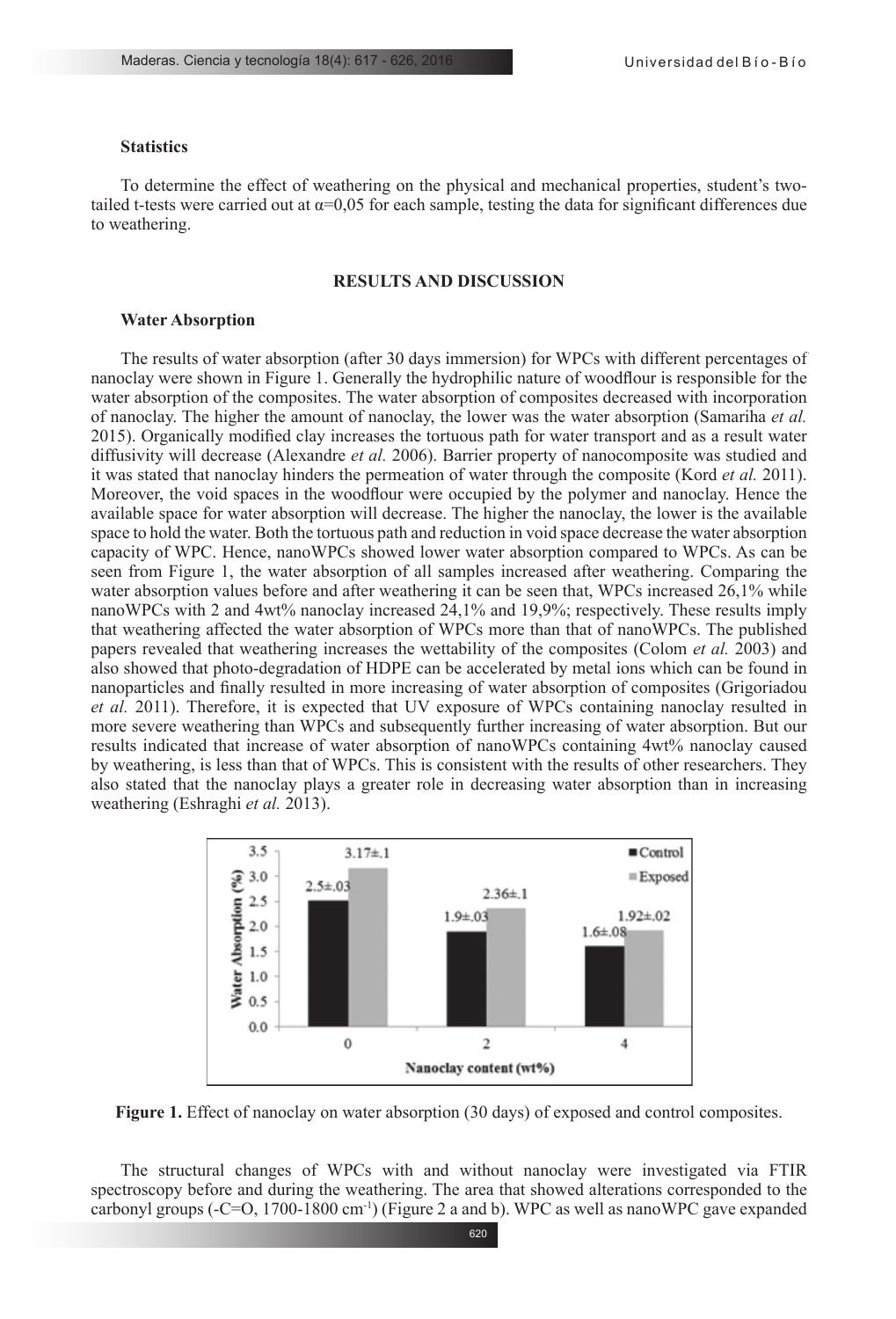peak in this area, indicating the oxidation of the materials. The intensity of this peak increased during ultraviolet radiation. Some reports stated that the intensity of carbonyl peak increases continuously with the increasing of illumination time. Moreover, it was observed that the band at 1700-1800 cm<sup>-1</sup> broadened as the experiment was carried on. This is due to the appearance of multiple oxidation products as γ-lactones, esters, carboxylic acids and conjugated ketones (Vazquez *et al.* 2006, Roy *et al.* 2009). Comparing the carbonyl peak areas, it can be seen that after same exposure time the strongest carbonyl peak is related to nanoWPCs with 4wt% nanoclay, demonstrating that the use of 4wt% of nanoclay results in more weathered WPCs. Also it was found that after the same exposure time the carbonyl peak of nanoWPCs with 2wt% nanoclay content has grown less than other peaks meaning that less oxidation has occurred. It seems that this is due to intercalation morphology and good dispersion of clay layers and consequently lower water absorption (Figure 5). Some reports revealed the effect of morphology of nanoclay on water absorption. They stated that the water absorption affected by morphology of nanocomposite and also higher order of intercalation results in less water absorption (Ghasemi and Kord 2009). Also scientists noted that the presence of moisture (by accelerating the oxidation reactions) greatly contributes to more degradation of physical and mechanical properties of WPC during weathering (Stark 2006). Therefore it can be concluded that better dispersion of clay layers contribute to less water absorption and consequently less oxidation and finally less growing of carbonyl peak.



**Figure 2.** FTIR spectra of (a) control and (b) exposed composites with (2 and 4wt%) and without nanoclay.

Figure 3 shows that the carbonyl index of all samples increases upon exposure time and it can be observed that carbonyl index of the samples contain 2wt% nanoclay is less than that of the samples with 4wt% nanoclay after 2000 h of weathering. Also it can be seen that the carbonyl index of nanoWPCs (with 2wt% nanoclay) is less than WPCs during exposure time. Therefore, it can be concluded that addition of 2wt% of nanoclay to WPCs causes decreasing of carbonyl index significantly.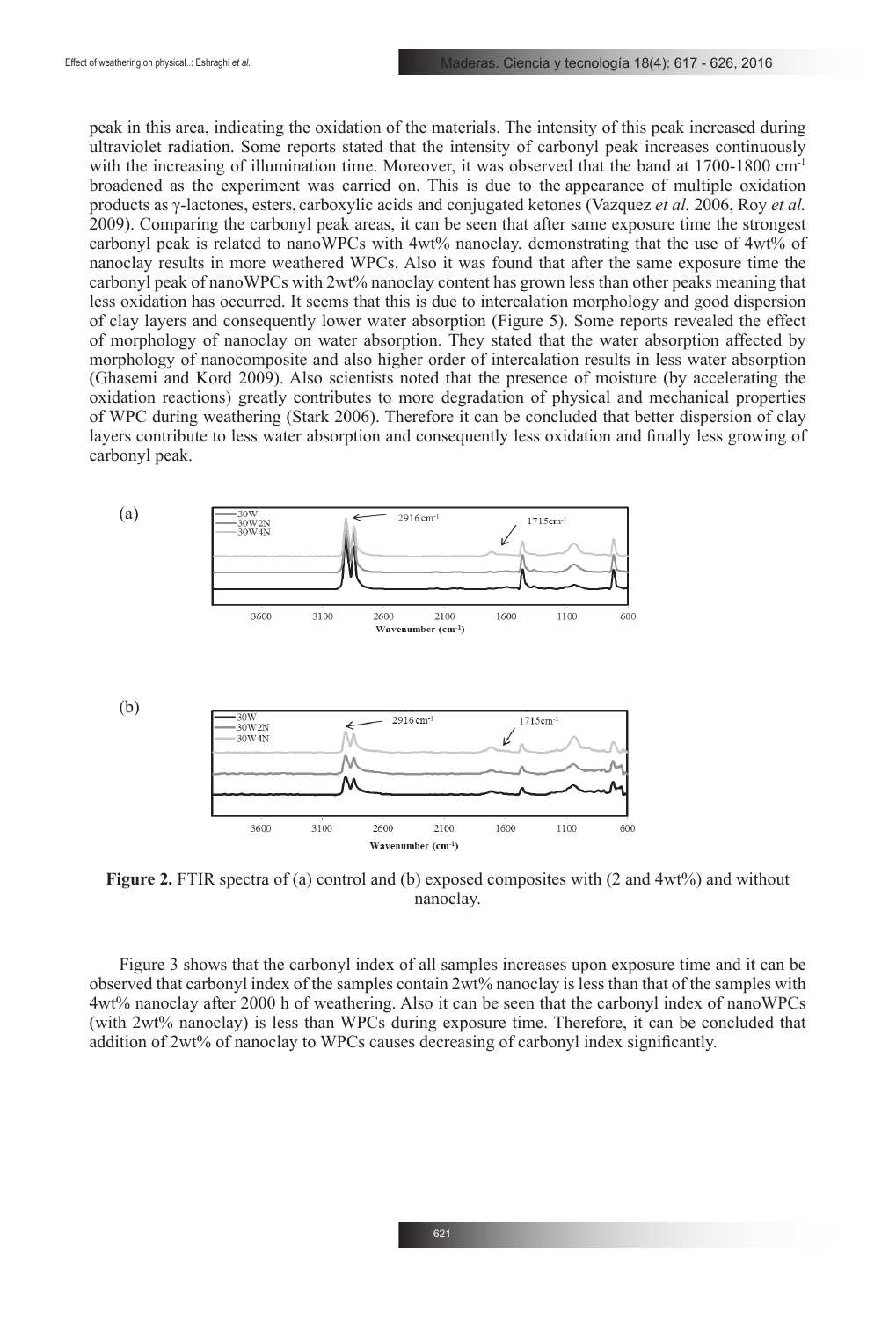



### **Modulus of Elasticity**

Figure 4 shows that the addition of nanoclay increases MOE values of the WPCs. MOE values increased with nanoclay loading up to 2 wt%, beyond that the values decreased. The observed higher values might be due to the higher dispersion of silicate layers of nanoclay in the polymer matrix. Besides the nanoclay contained some hydrocarbon portions which facilitated the interaction between woodflour and polymer matrix. All these suggested an improvement in adhesion between polymer, wood and clay. The nanoWPCs thus exhibited better properties over WPCs. The inclusion of organoclay resulted in the improvement in mechanical properties which were reported by other investigators (Lee and Kim 2009). The decrease in MOE values of nanoWPC with  $4wt\%$  nanoclay might be attributed to the migration of clay to the interface between woodflour and polymer. The presence of high amount of fibre and its interface with polymer might have reduced the reinforcement effect of clay. Similar observation was reported by other researchers (Candan and Akbulut 2015). Another reason for decrease in MOE could be related to the dispersion and homogeneity of the media (Samariha *et al.* 2015). Also Figure 4 shows the drop in MOE values after 2000 h of weathering for all WPCs with and without nanoclay content, however the loss in MOE values was 10,4% for the WPCs and 9,7% and 8,5% for nanoWPCs with 2 and 4wt% nanoclay content, respectively. Clearly it is observed that after weathering, the MOE values of nanoWPCs dropped less than that of WPCs. As mentioned above, metal ions in nanoparticles accelerate photo-degradation of HDPE (Grigoriadou *et al.* 2011). Also it has been observed that weathering has an adverse effect on both physical and mechanical properties of polymers and lignocellulosics (Lundin *et al.* 2004). Therefore it is expected that the mechanical properties of nanoWPCs degraded more than WPCs. However it should be noted that the negative effect of nanoclay on weathering is balanced by two phenomena. Dispersion of nanoclay as a positive effect could enhance the MOE (Hemmasi *et al.* 2010), and also barrier properties of nanoclay decrease the water penetration into nanocomposite materials (Ashori and Nourbakhsh 2011) and then less drop of MOE occurs by decreasing of water absorption. Scientists stated that the mechanical properties of woodflour filled polymer composites are negatively affected by moisture (Stark *et al.* 2003). Therefore it can be concluded that the negative effect of weathering that is accelerated by nanoclay can be neutralized by good dispersion and barrier property of nanoclay.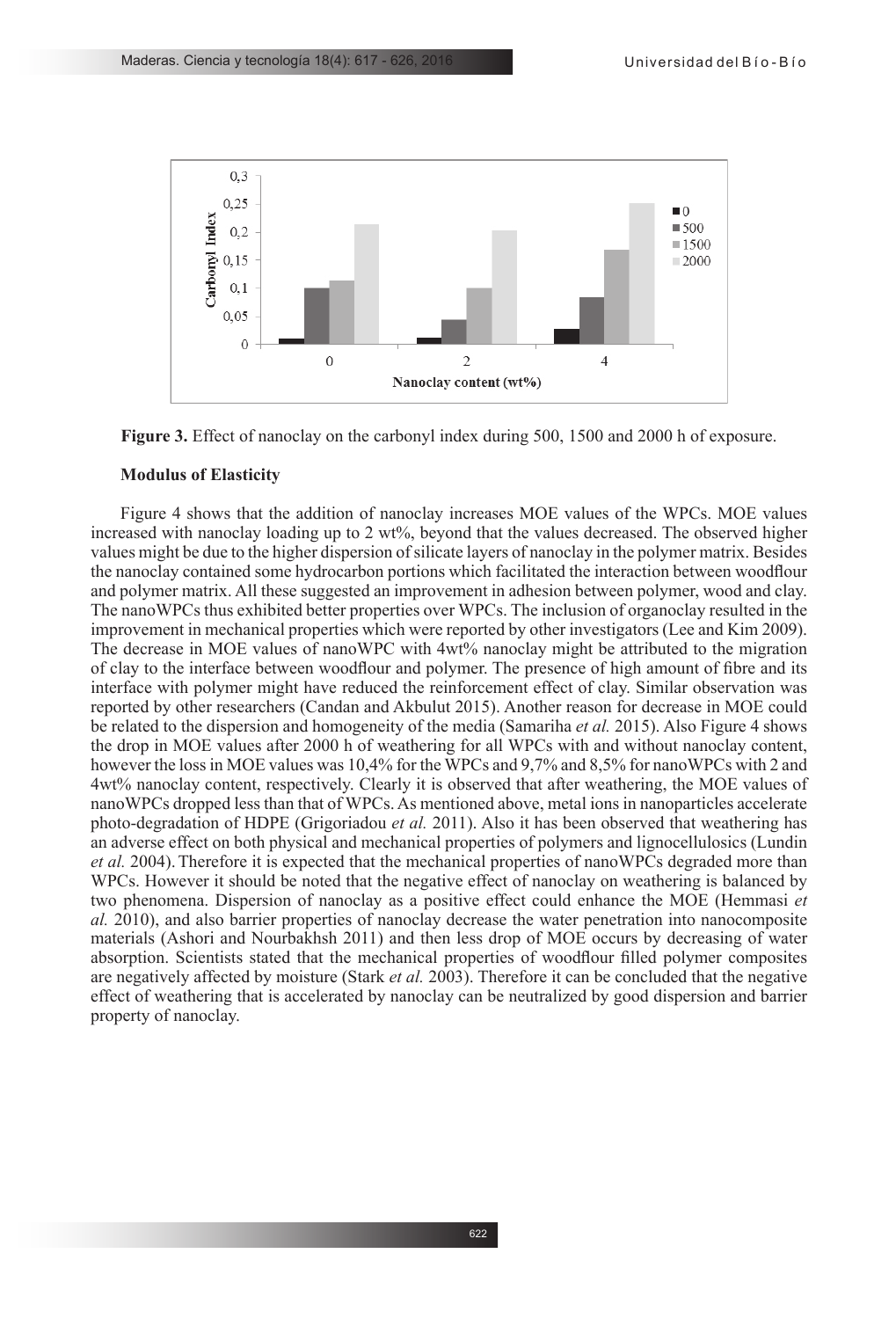

**Figure 4.** Effect of nanoclay on modulus of elasticity of exposed and control composites.

The X-ray patterns for modified organoclay and hybrid nanocomposites with different levels of nanoclay at 3 wt % MAPE are shown in Figure 5. The interlayer spacing was calculated according to Bragg's law,

$$
n\lambda = 2d\sin\theta \quad (3)
$$

In this figure,  $2\theta = 2,80^\circ$  is related to neat clay with basal spacing of 31,5 A°. In the sample with 2wt% nanoclay, the peak was shifted to a lower angle  $(2\theta = 2.25^\circ; d\text{-}spacing = 39.18 \text{ A}^\circ)$  which implies the formation of the intercalation morphology. The peak of 4wt% nanoclay was appeared at  $2\theta = 2.35$ ; d-spacing  $= 37.6$  A°. These data show that the order of intercalation is higher for 2wt% of nanocaly than that of 4wt%. It seems this is because of the limited value of MAPE in the nanoWPCs. The shifting of the peak to lower angle indicated an increase in interlayer spacing of silicate layers. The polymer chains were intercalated into the silicate nanolayers. A shifting of diffraction peak to the lower angle for the clay based HDPE nanocomposite was reported in the literature (Faruk and Matuana 2008). The observed peak at 4wt% of nanoclay might be due to agglomeration of some clay. The shifting of the peak from higher diffraction angle to lower diffraction angle was reported by Lee and Kim (Lee and Kim 2009).



**Figure 5.** XRD patterns of nanoclay content at 1° to 10°.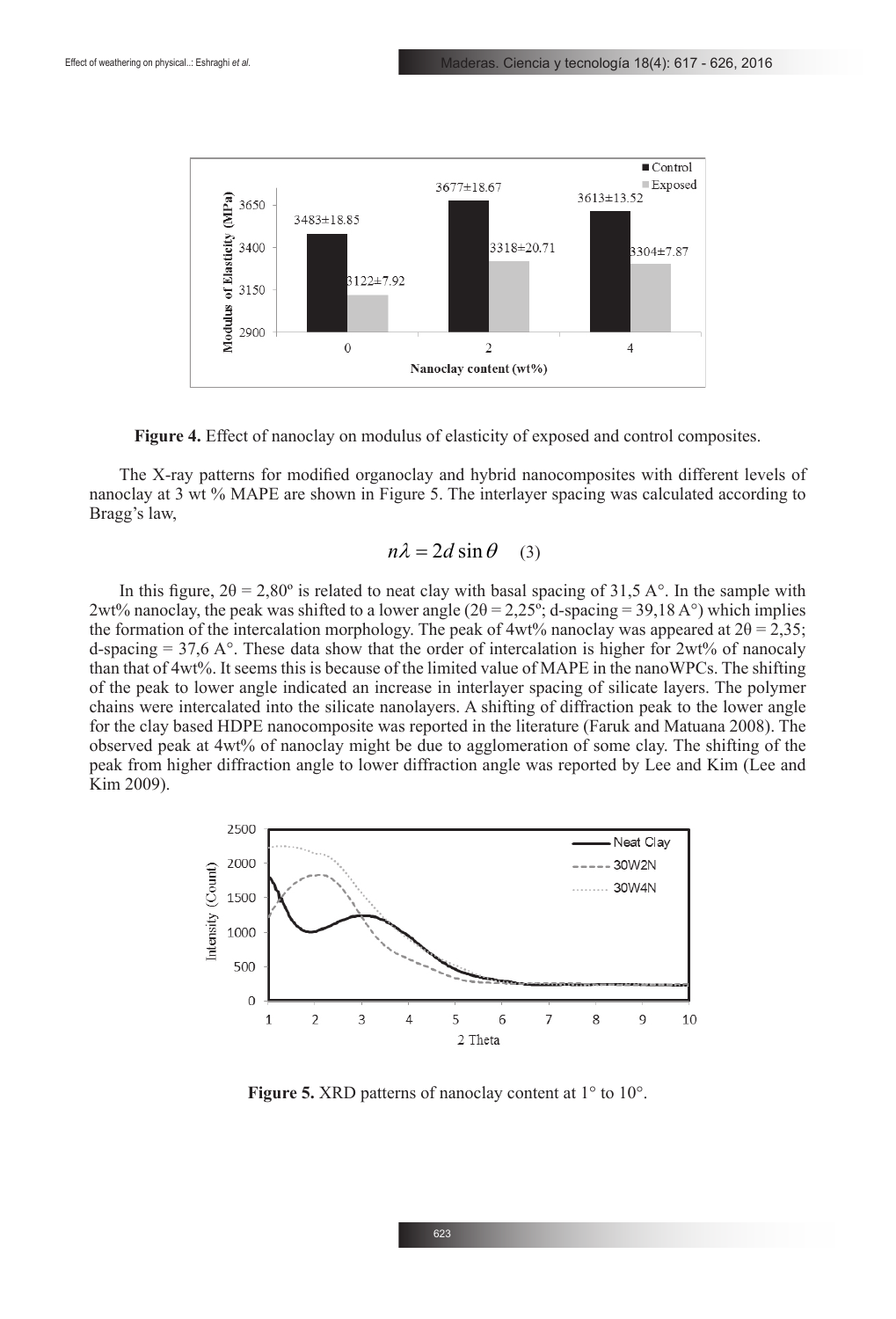# **CONCLUSIONS**

The effect of weathering on the physical and mechanical properties of the WPC containing different nanoclay levels has been investigated. The main observations drawn from this study are summarized as follows:

The general trend of WPC weathering shows that surface oxidation increased after exposure. However after 500, 1500, and 2000 h of weathering the nanocomposites containing 2wt% of nanoclay showed less carbonyl index as compared to other samples.

The water absorption of control and weathered WPCs was increased after 30 days water exposure. Addition of nanoclay to the WPCs improved the water absorption. However water absorption of weathered nanoWPCs was less than that of weathered WPCs.

MOE values of WPCs were improved by the addition of nanoclay to the composite. However weathering decreased the MOE values of WPC and nanoWPC. Although weathering conditions can degrade the MOE of WPCs, good dispersion of nanoclay in the HDPE matrix to some extent can hide the negative effect of weathering.

FTIR spectroscopy also revealed that using of 2wt% of nanoclay decreased the forming of carbonyl groups meaning that less degradation has occurred.

XRD study indicated a better intercalation in WPC loaded with 2wt% nanoclay compared to WPC loaded with 4wt% nanoclay. The agglomeration of nanoclay might be responsible for this phenomenon.

The addition of nanoclay up to  $2wt\%$  can provide indirect protection against the deleterious effects of weathering and thereby less drop of MOE through decreasing of water absorption and its oxidative role has occurred.

### **REFERENCES**

**Adhikary, K.B.; Pang, S.; Staiger, M. 2009.** Accelerated ultraviolet weathering of recycled polypropylene sawdust composites. *Thermoplastic Composite Materials* 22(6):661-679.

**Alexandre, B.; Marais, S.; Langevin, D.; Mederic, P.; Aubry, T. 2006.** Nanocomposite-based polyamide 12/montmorillonite: relationships between structures and transport properties. *Desalination* 199(1):164-166.

**Ashori, A.; Nourbakhsh, A. 2011.** Preparation and characterization of polypropylene/wood flour/ nanoclay composites, *European Journal of Wood and Wood Products* 69(4):663-666.

**Ashori, A.; Nourbakhsh, A. 2009.** Effects of nanoclay as a reinforcement filler on the physical and mechanical properties of wood based composite. *Compos Mater* 43(18):1869-1875.

**Belgacem, M.N.; Bataille, P.; Sapieha, S. 1994.** Effect of corona modification on the mechanical properties of polypropylene/cellulose composites. *J Appl Polym Sci* 53(4):379-385.

**Candan, Z.; Akbulut, T. 2015.** Physical and mechanical properties of nanoreinforced particleboard composites. *Maderas-Cienc Tecnol* 17(2):319-334.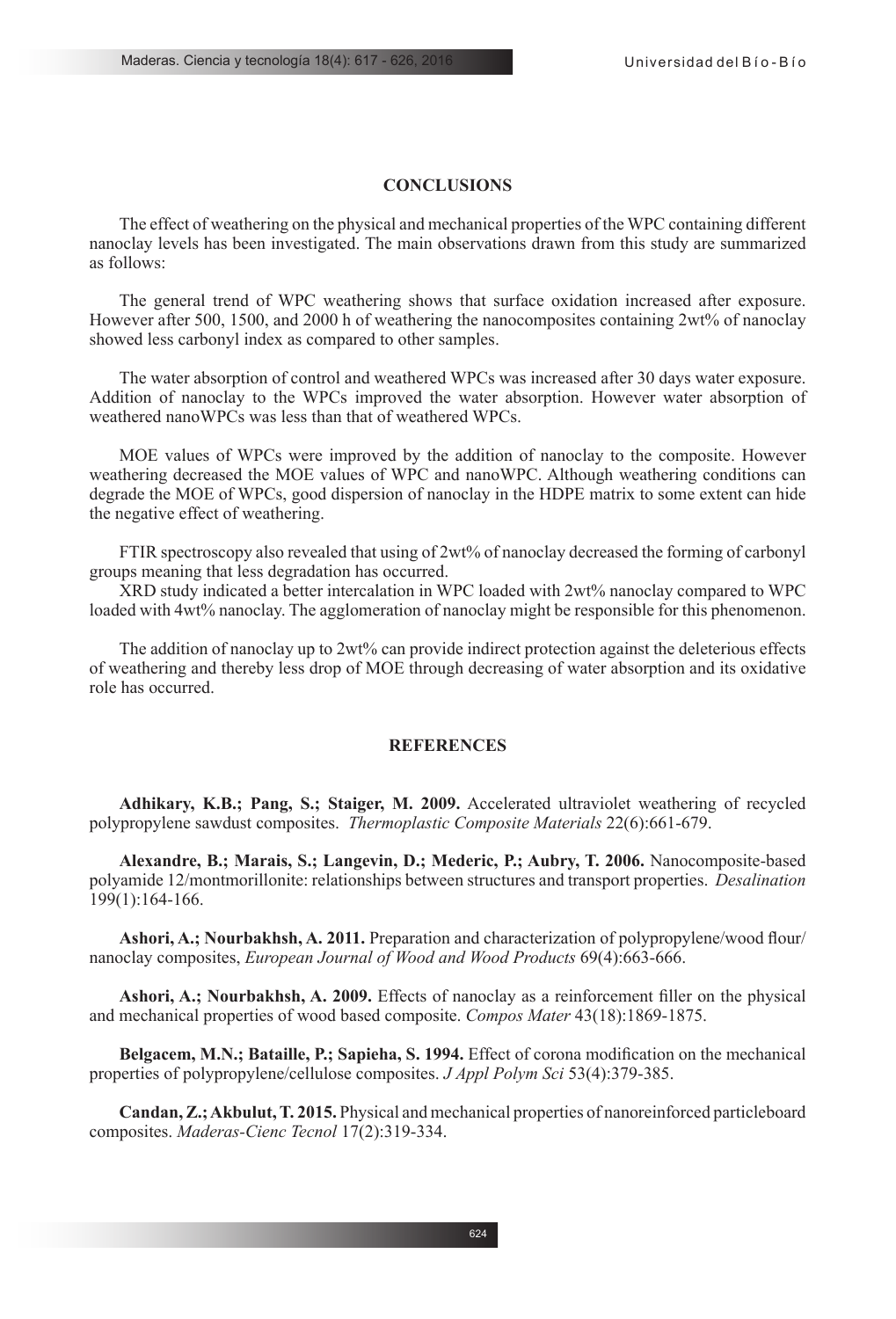**Colom, X.; Carrillo, F.; Nogues, F.; Garriga, P. 2003**. Structural analysis of photodegraded wood by means of FTIR spectroscopy. *Polymer Degradation and Stability* 80(3):543-549.

**Eshraghi, A.; Khademieslam, H.; Ghasemi, I.; Talaiepoor, M. 2013.** Effect of weathering on the properties of hybrid composite based on polyethylene, wood flour, and nanoclay. *BioResources* 8(1):201-210.

**Faruk, O.; Matuana, L.M. 2008.** Nanoclay reinforced HDPE as a matrix for wood-plastic composites. *Composites Science and Technology* 68(9):2073-2077.

**Ghasemi, I.; Kord, B. 2009.** Long-term water absorption behaviour of polypropylene/wood flour/ organoclay hybrid nanocomposite. *Iranian Polymer Journal* 18(9):683-691.

**Grigoriadou, I.; Paraskevopoulos, K.M.; Chrissafis, K.; Pavlidou, E. Stamkopoulos, T.G. ; Bikiaris, D. 2011**. Effect of different nanoparticles on HDPE UV stability. *Polymer Degradation and Stability* 96(1):151-163.

**Hemmasi, A.H.; Khademi-Eslam, H.; Talaiepoor, M.; Kord, B.; Ghasemi, I. 2010**. Effect of nanoclay on the mechanical and morphological properties of wood polymer nanocomposite. *Reinforced Plastics and Composites* 29(7):964-971.

**Khonsari, A.; Taghiyari H.R.; Karimi, A.; Tajvidi, M. 2015.** Study on the effects of wood flour geometry on physical and mechanical properties of wood-plastic composites. *Maderas-Cienc Tecnol* 17(3): 545-558.

**Kord, B.; Hemmasi, A.; Ghasemi, I. 2011.** Properties of PP/wood flour/organomodified montmorillonite nanocomposites. *Wood Sci Technol* 45(1):111-119.

Lee, H.; Kim, D.S. 2009. Preparation and physical properties of wood/polypropylene/clay nanocomposites. *Applied Polymer Science* 111(6):2769-2776.

**Lundin, T.; Cramer, S.M.; Falk, R. H.; Felton, C. 2004.** Accelerated weathering of natural fiberfilled polyethylene composites. *Materials in Civil Engineering* 16(6):547-555.

**Pascual, J.; Fages, E.; Fenollar, O.; García, D.; Balart, R. 2009.** Influence of the compatibilizer/ nanoclay ratio on final properties of polypropylene matrix modified with montmorillonite-based organoclay. *Polymer Bulletin* 62(3):367-380.

**Roy, P. K.; Surekha, P.; Raman, R.; Rajagopal, C. 2009.** Investigating the role of metal oxidation state on the degradation behaviour of LDPE. *Polymer Degradation and Stability* 94(7):1033-1039.

**Samariha, A.; Hemmasi, A.H.; Ghasemi, I.; Bazyar, B.; Nemati, M. 2015.** Effect of nanoclay contents on properties of bagasse flour/reprocessed high density polyethylene/nanoclay composites. *Maderas-Cienc Tecnol* 17(3):637-646.

**Stark, N. 2001.** Influence of moisture absorption on mechanical properties of wood flour polypropylene composites. *Thermoplastic Composite Materials* 14(5):421-432.

**Stark, N. 2006.** Effect of weathering cycle and manufacturing method on performance of wood flour and high density polyethylene composites. *Applied Polymer Science* 100(4):3131-3140.